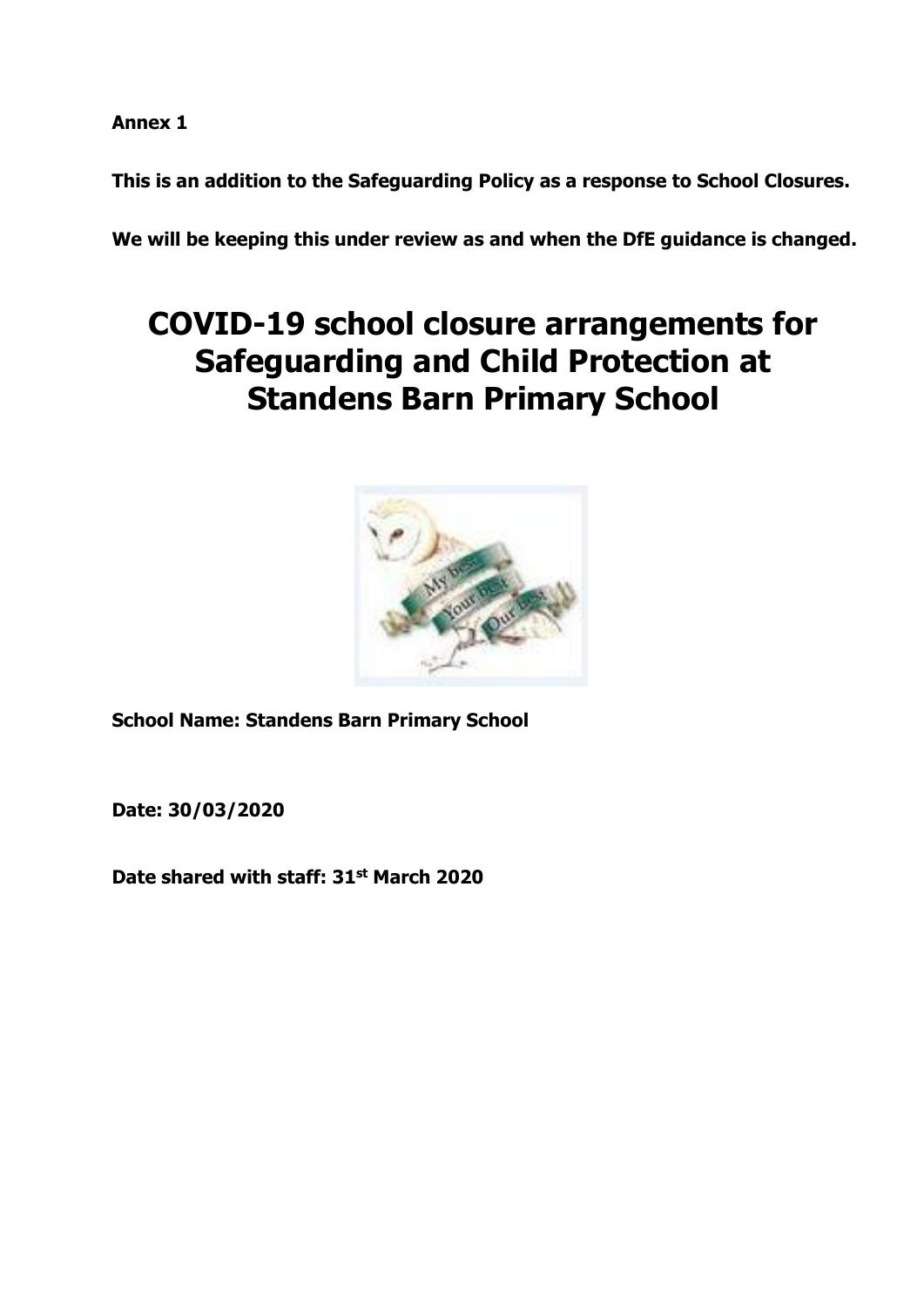# <span id="page-1-0"></span>**1. Context**

From 20th March 2020 parents were asked to keep their children at home, wherever possible, and for schools to remain open only for those children of workers critical to the COVID-19 response - who absolutely need to attend.

Schools and all childcare providers were asked to provide care for a limited number of children - children who are vulnerable, and children whose parents are critical to the COVID-19 response and cannot be safely cared for at home.

The priority of this amendment is to ensure the safety of children at our school while recognizing that the safest place for children is to be at home.

This addendum of the Standens Barn Primary School Safeguarding, and Child Protection policy contains details of our individual safeguarding arrangements in the following areas:

| 5. |  |
|----|--|
| 6. |  |
| 7. |  |
| 8. |  |
|    |  |
|    |  |
|    |  |
|    |  |
|    |  |
|    |  |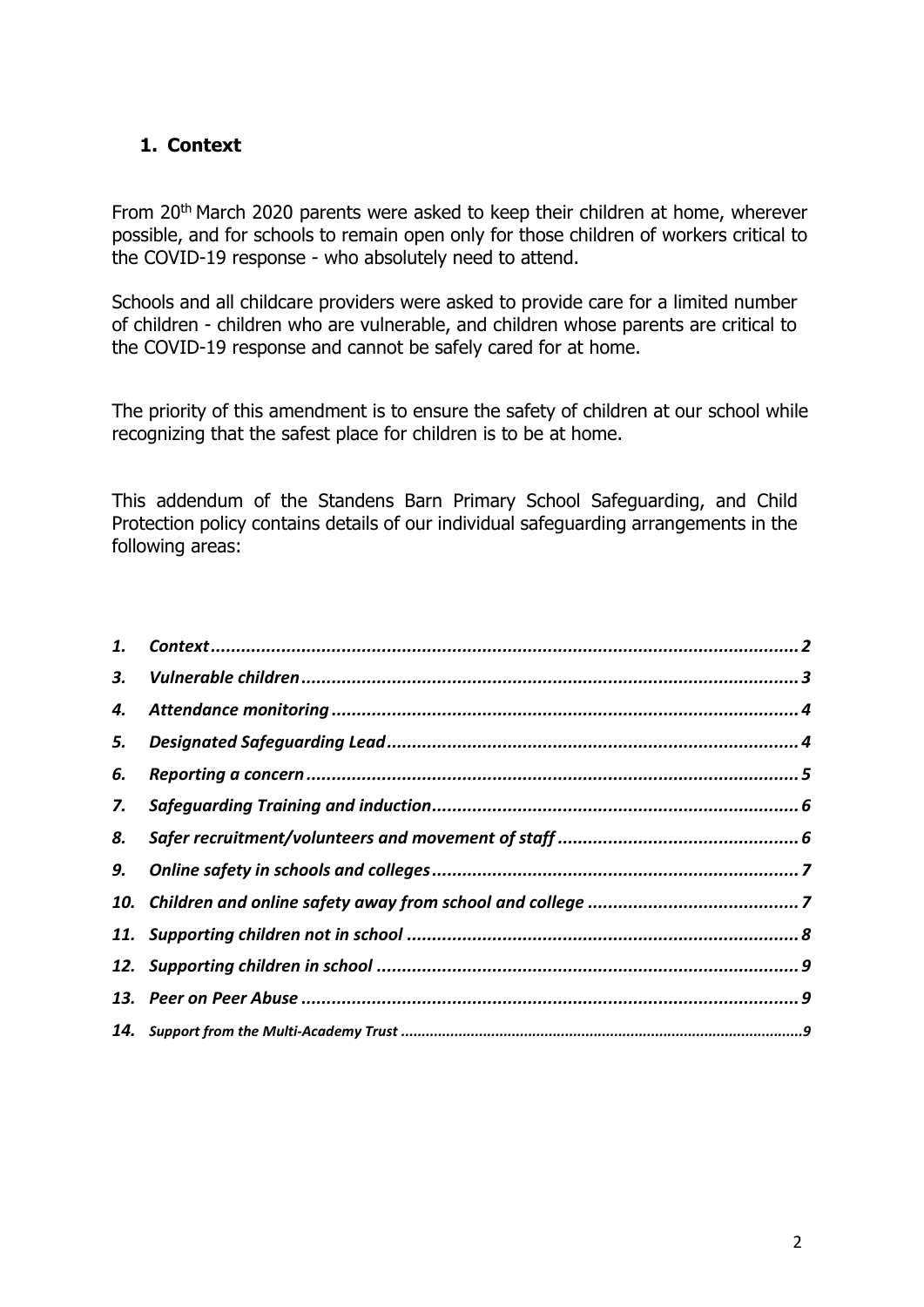#### **Key contacts**

| <b>Role</b>                         | <b>Name</b>    | <b>Contact</b><br>number | <b>Email</b>                       |
|-------------------------------------|----------------|--------------------------|------------------------------------|
| Designated Safeguarding<br>Lead     | Amie James     | 07986986951              | Amie.james@standensbarn.org.uk     |
| <b>Deputy Designated</b>            | Simon Blight   | 01604 780646             | Simon.blight@standensbarn.org.uk   |
| Safeguarding Lead                   | Sarah Drummond |                          | Sarah.Drummond@standensbarn.org.uk |
| Headteacher                         | Simon Blight   | 01604 780646             | Simon.blight@standensbarn.org.uk   |
| <b>Chair of Governors</b>           | Sheila Bryan   | 01604 413157             | Bryans1@sky.com                    |
| InMat Safeguarding<br>lead          | Gaynor Crute   | 01604 434600             | gaynor.crute@inmat.org.uk          |
| <b>Trustee Safeguarding</b><br>Lead | Linda Brooks   | 01604 434600             | Linda.brooks@inmat.org.uk          |

Also see the newly released contact sheet from the LA released 30/3/2020.

### **Vulnerable children**

Vulnerable children include those who have a social worker and those children and young people up to the age of 25 with education, health and care (EHC) plans.

Those who have a social worker include children who have a Child Protection Plan and those who are looked after by the Local Authority. A child may also be deemed to be vulnerable if they have been assessed as being in need or otherwise meet the definition in section 17 of the Children Act 1989.

Those with an EHC plan will be risk-assessed in consultation with the Local Authority and parents, to decide whether they need to continue to be offered a school or college place in order to meet their needs, or whether they can safely have their needs met at home. This could include, if necessary, carers, therapists or clinicians visiting the home to provide any essential services. Many children and young people with EHC plans can safely remain at home.

Eligibility for free school meals in and of itself is not a determining factor in assessing vulnerability.

Senior leaders, especially the Designated Safeguarding Lead (and deputy) know who our most vulnerable children are. They have the flexibility to offer a place to those on the edge of receiving children's social care support.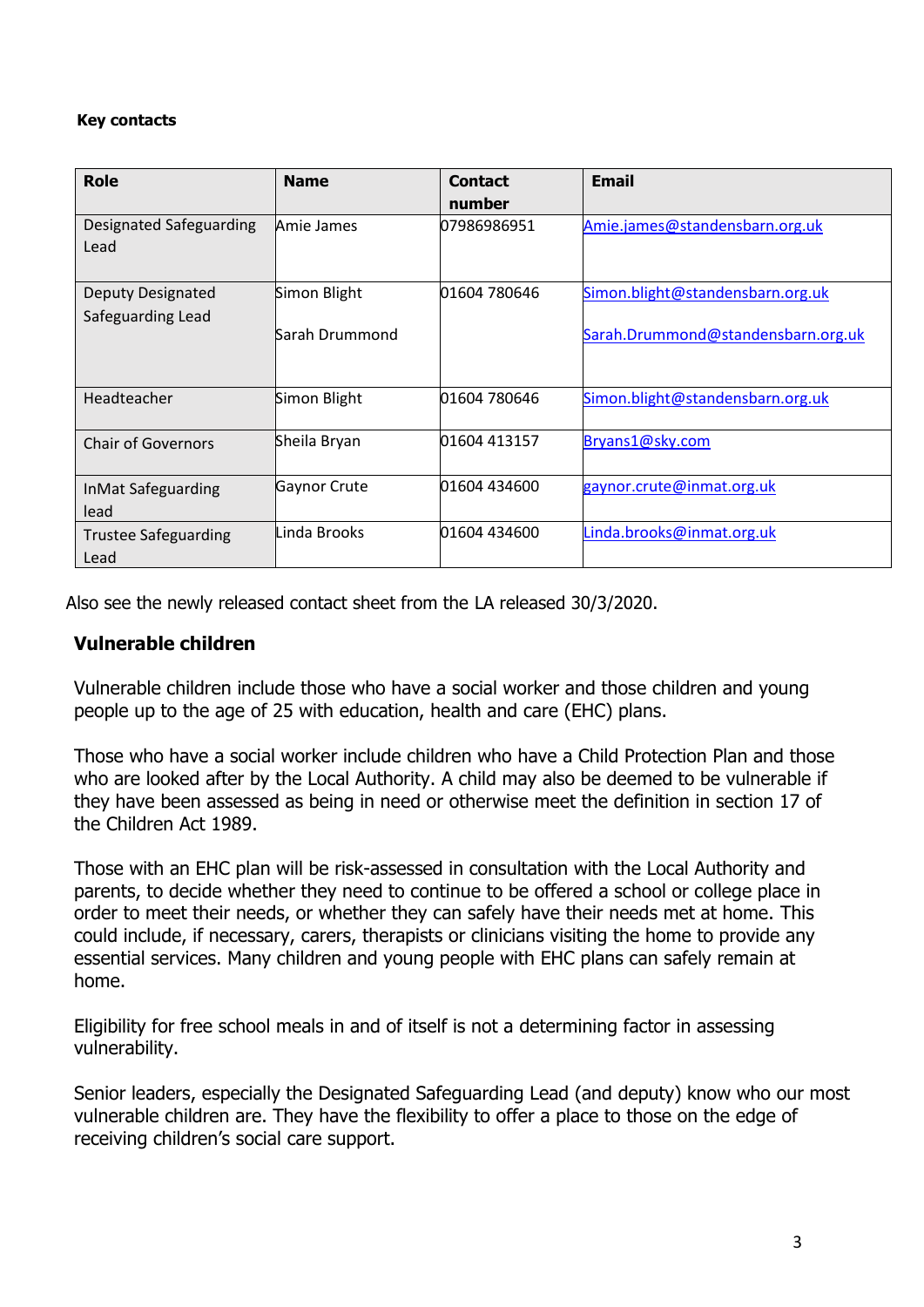Standens Barn Primary will continue to work with and support children's social workers to help protect vulnerable children. This includes working with and supporting children's social workers and the local authority virtual school head (VSH) for looked-after and previously looked-after children. The lead person for this will be: Mrs A James.

Where parents are concerned about the risk of the child contracting COVID19, then a DSL from the school or the social worker will talk through these anxieties with the parent/carer following the advice set out by Public Health England.

Where is it essential for a vulnerable child to attend school and we cannot open we will work with the carer, Social Worker and the LA to offer an alternative placement.

We will create a system that allows us to contact vulnerable children who are at home. This will operate within the current guidelines from the Government on managing Covid -19. This means that we will see children at their home once a week, contact the families by telephone once a week (minimum, more dependent on circumstances) and/or by email via Arbor system as and when necessary.

#### **Attendance monitoring**

Local authorities and education settings do not need to complete their usual day-today attendance processes to follow up on non-attendance.

We will work with social workers and will agree with parents/carers whether children in need should be attending school  $-$  we will then follow up on any pupil that we were expecting to attend, who does not. We will also follow up with any parent or carer who has arranged care for their child(ren) and the child(ren) subsequently do not attend.

#### **HOW WILL THIS LOOK IN YOUR SCHOOL?**

To support the above, the DSLs will, when communicating with parents/carers and carers, confirm emergency contact numbers are correct and ask for any additional emergency contact numbers where they are available.

In all circumstances where a vulnerable child does not take up their place at school, or discontinues, we will notify their social worker.

All current procedures for reporting Safeguarding will continue to be followed. The DSLs all have access to the system from school and at home.

The optimal scenario is to have a trained DSL (or deputy) available on site. Where this is not the case a trained DSL (or deputy) will be available to be contacted via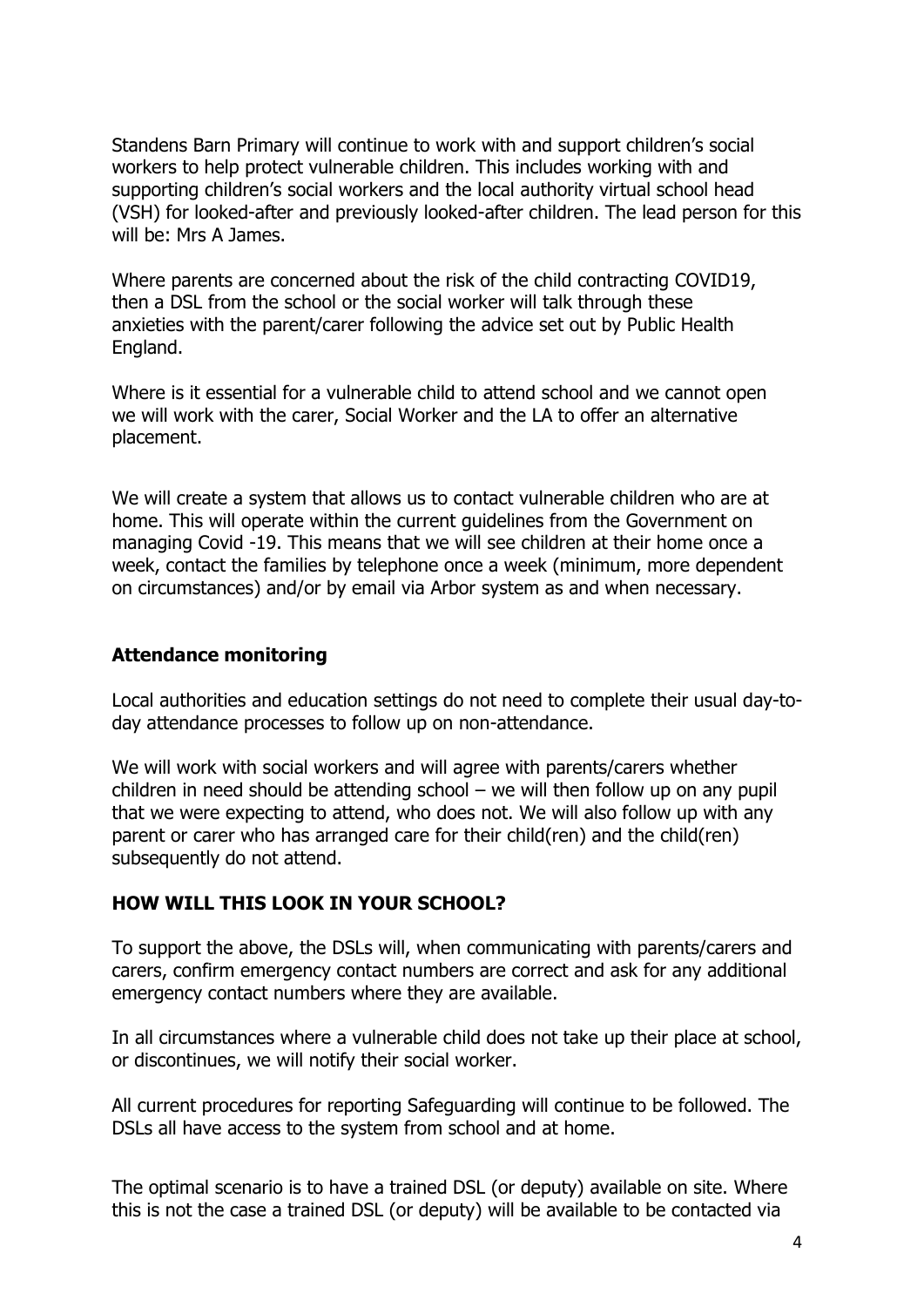phone or via email - for example when working from home.

Where a trained DSL (or deputy) is not on site, in addition to the above, a senior leader will assume responsibility for co-ordinating safeguarding on site:

• This will include liaising with the offsite DSL (or deputy) and as/if required liaising with children's social workers where they require access to children in need and/or to carry out statutory assessments at the school or college.

It is important that all school staff and volunteers have access to a trained DSL (or deputy). On each day, staff on site will be made aware of that person is and how to speak to them.

The DSL will continue to engage with social workers, and attend all multi-agency meetings, which can be done remotely.

#### **Reporting a concern**

Where staff have a concern about a child, they should continue to follow the process outlined in the school Safeguarding Policy, there is **no change to our procedure** as DSLs can access the concerns off site.

In the unlikely event that a member of staff cannot access My Concern from home, they should email/telephone or use Google Hangouts (no other on line video system must be used) the Designated Safeguarding Lead or Headteacher. This will ensure that the concern is received.

Staff are reminded of the need to report any concern immediately and without delay.

Where staff are concerned about an adult working with children in the school, then they must inform the Headteacher immediately in person or via phone or email.

Concerns around the Headteacher should continue to be directed to the Chair of Governors: Sheila Bryan

The Multi-Academy Trust will continue to offer support in the process of managing allegations.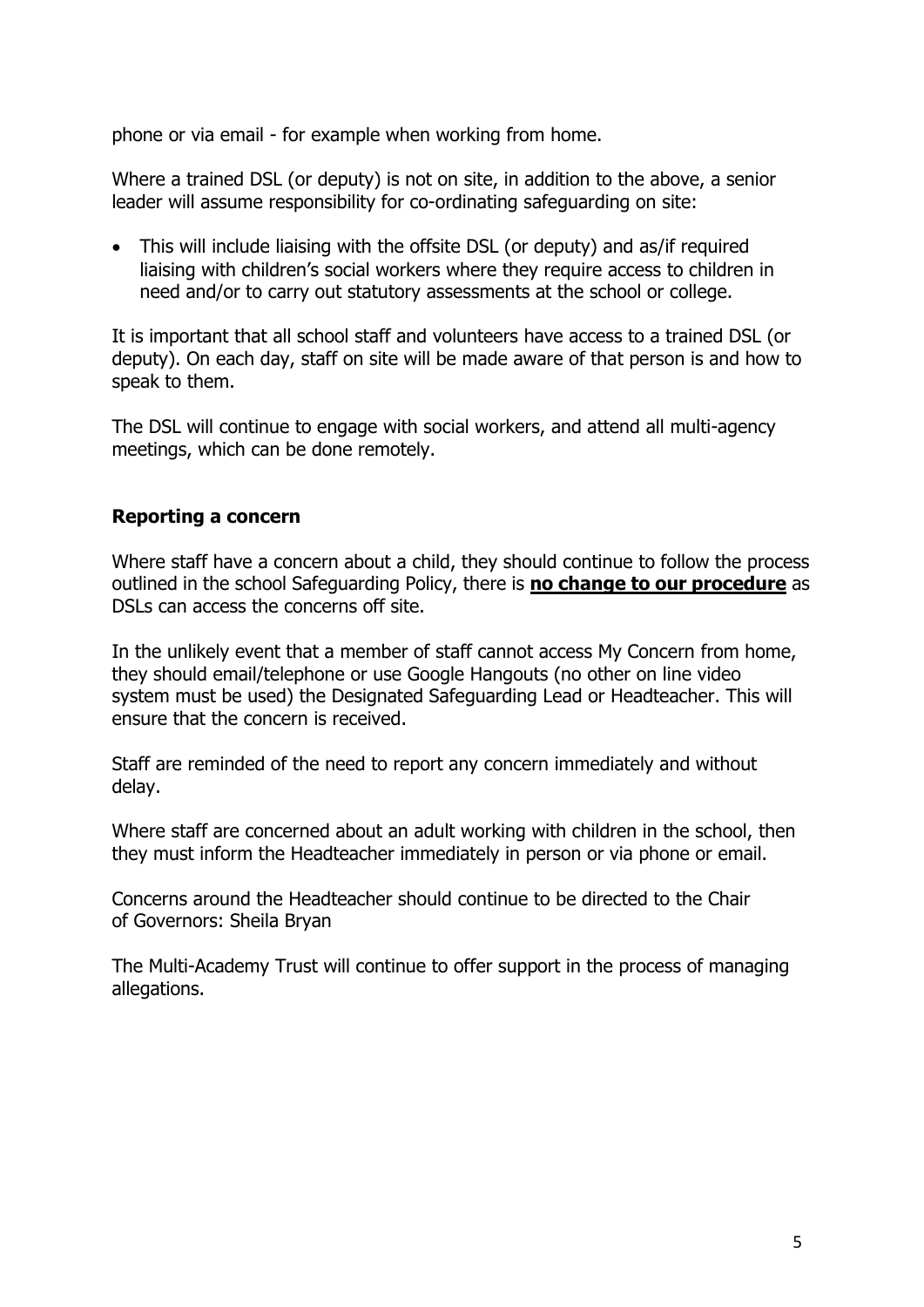# **Safeguarding Training and induction**

DSL training is very unlikely to take place whilst there remains a threat of the COVID 19 virus.

For the period COVID-19 measures are in place, a DSL (or deputy) who has been trained will continue to be classed as a trained DSL (or deputy) even if they miss their refresher training.

All existing school staff have had safeguarding training and have read part 1 of Keeping Children Safe in Education (2019). The DSL should communicate with staff any new local arrangements, so they know what to do if they are worried about a child.

Where new staff are recruited, or new volunteers enter Standens Barn Primary, they will continue to be provided with a safeguarding induction.

If staff are deployed from another education or children's workforce setting to our school, we will take into account the DfE supplementary guidance on safeguarding children during the COVID-19 pandemic and will accept portability as long as the current employer confirms in writing that:-

- the individual has been subject to an enhanced DBS and children's barred list check
- there are no known concerns about the individual's suitability to work with children
- there is no ongoing disciplinary investigation relating to that individual

For movement within the Trust, schools should seek assurance from the Multi-Academy Trust (MAT) HR Manager that the member of staff has received appropriate safeguarding training.

Upon arrival, they will be given a copy of the receiving setting's child protection policy, confirmation of local processes and confirmation of DSL arrangements.

#### **Safer recruitment/volunteers and movement of staff**

It remains essential that people who are unsuitable are not allowed to enter the children's workforce or gain access to children. When recruiting new staff, we will continue to follow the relevant safer recruitment processes for their setting, including, as appropriate, relevant sections in part 3 of Keeping Children Safe in Education (2019) (KCSIE).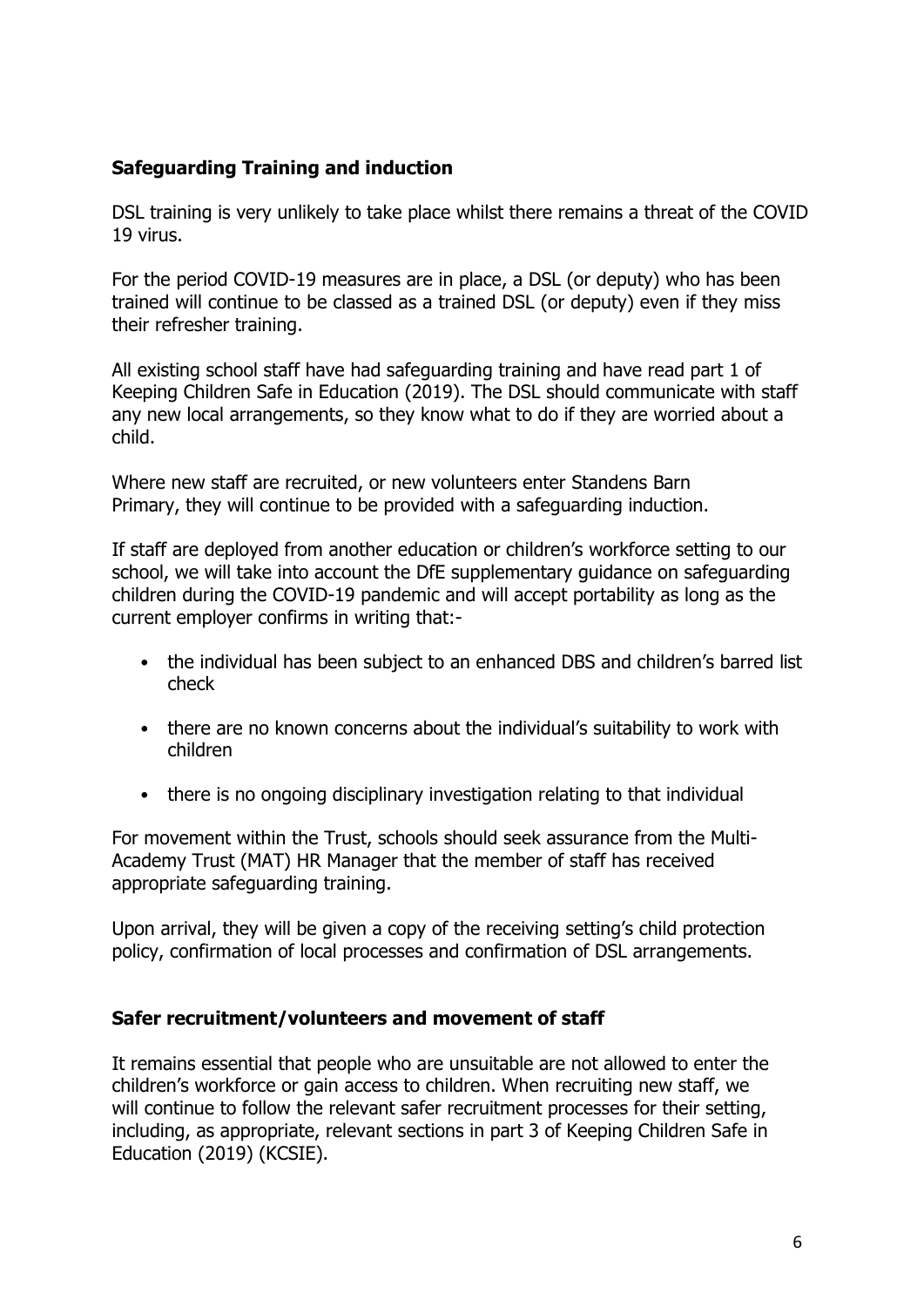In response to COVID-19, the Disclosure and Barring Service (DBS) has made changes to its guidance on standard and enhanced DBS ID checking to minimise the need for face-to-face contact.

Where we are utilising volunteers, we will continue to follow the checking and risk assessment process as set out in paragraphs 167 to 172 of KCSIE. Under no circumstances will a volunteer who has not been checked be left unsupervised or allowed to work in regulated activity.

Standens Barn will continue to follow the legal duty to refer to the DBS anyone who has harmed or poses a risk of harm to a child or vulnerable adult. Full details can be found at paragraph 163 of KCSIE.

Standens Barn will continue to consider and make referrals to the Teaching Regulation Agency (TRA) as per paragraph 166 of KCSIE and the TRA's 'Teacher misconduct advice for making a referral.

During the COVID-19 period all referrals should be made by emailing [Misconduct.Teacher@education.gov.uk](mailto:Misconduct.Teacher@education.gov.uk)

Whilst acknowledging the challenge of the current National emergency, it is essential from a safeguarding perspective that any school is aware, on any given day, which staff/volunteers will be in the school or college, and that appropriate checks have been carried out, especially for anyone engaging in regulated activity. As such, we will continue to keep the single central record (SCR) up to date as outlined in paragraphs 148 to 156 in KCSIE.

#### **Online safety in schools and colleges**

We will continue to provide a safe environment, including online. This includes the use of an online filtering system.

Where students are using computers in school, appropriate supervision will be in place.

#### **Children and online safety away from school and college**

It is important that all staff who interact with children, including online, continue to look out for signs a child may be at risk. Any such concerns should be dealt with as per the Child Protection Policy and where appropriate referrals should still be made to children's social care and as required, the police.

Online teaching should follow the same principles as set out in our code of conduct.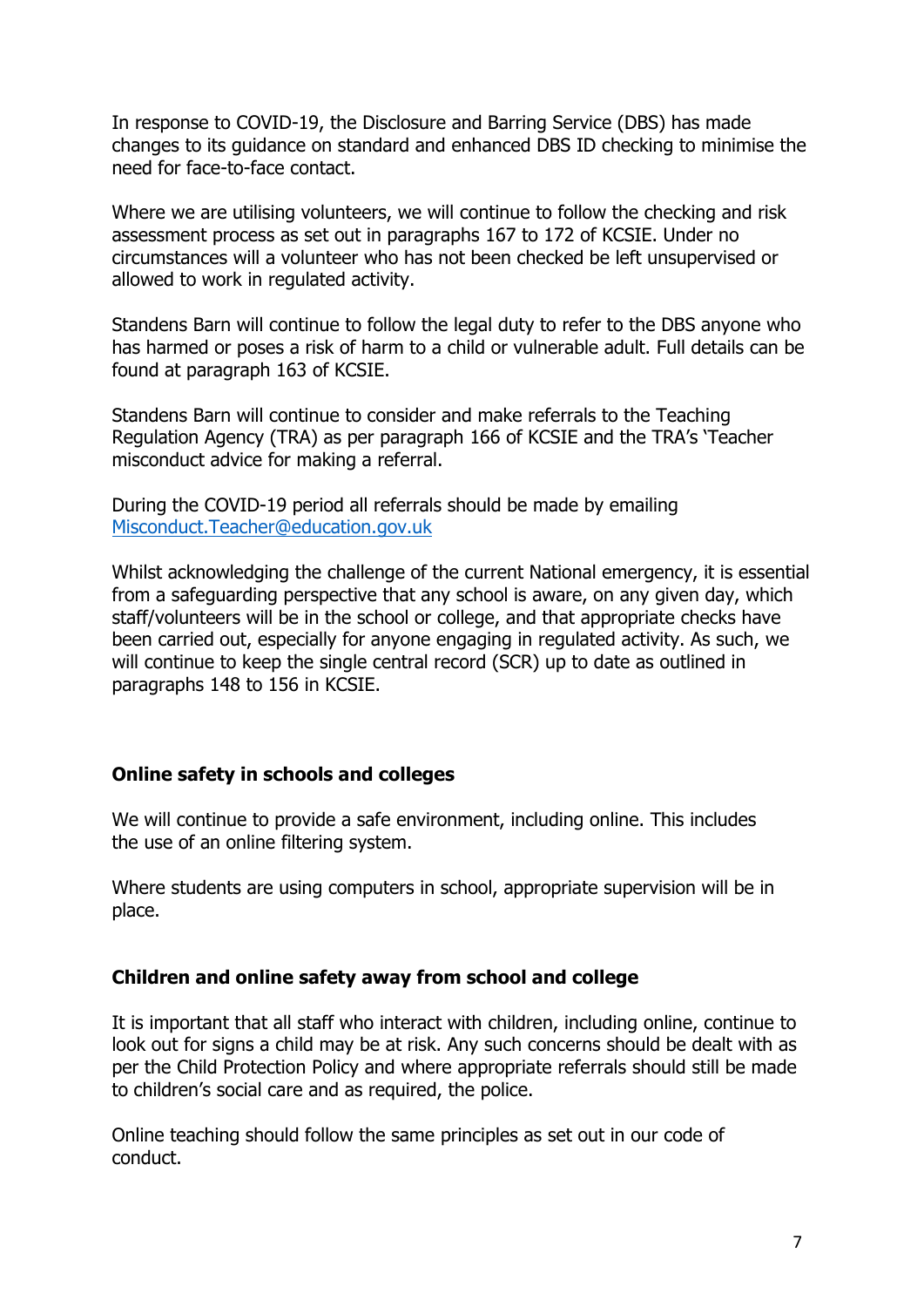We will ensure any use of online learning tools and systems is in line with privacy and data protection/GDPR requirements.

Below are some things to consider when delivering virtual lessons, especially where webcams are involved:

- No 1:1s, groups only
- Staff and children must wear suitable clothing, as should anyone else in the household.
- Any computers used should be in appropriate areas, for example, not in bedrooms.
- The live class should be recorded so that if any issues were to arise, the video can be reviewed.
- Live classes should be kept to a reasonable length of time, or the streaming may prevent the family 'getting on' with their day.
- Language must be professional and appropriate, including any family members in the background.
- Staff must only use platforms provided by our school.
- Staff should record, the length, time, date and attendance of any sessions held.

We have setup dedicated email addresses for each year group for parents to use if they need to get in touch with teaching staff. These must be used as the key line of communication into and out of school.

Any e-safety concerns that you become aware of must be recorded in My Concern.

#### **Supporting children not in school**

Standens Barn is committed to ensuring the safety and wellbeing of all its Children and Young people.

Where the DSL has identified a child to be on the edge of social care support, or who would normally receive pastoral-type support in school, they should ensure that a robust communication plan is in place for that child or young person. This will continue to be logged in My Concern.

The communication plans can include; remote contact, phone contact, door-step visits. Other individualised contact methods should be considered and recorded.

The DSL and Social Worker will work closely with all stakeholders to maximise the effectiveness of any communication plan.

This plan must be reviewed regularly (at least once a fortnight) and where concerns arise, the DSL will consider any referrals as appropriate.

The school will share safeguarding messages on its website and social media pages.

We recognise that school is a protective factor for children and young people, and the current circumstances, can affect the mental health of pupils and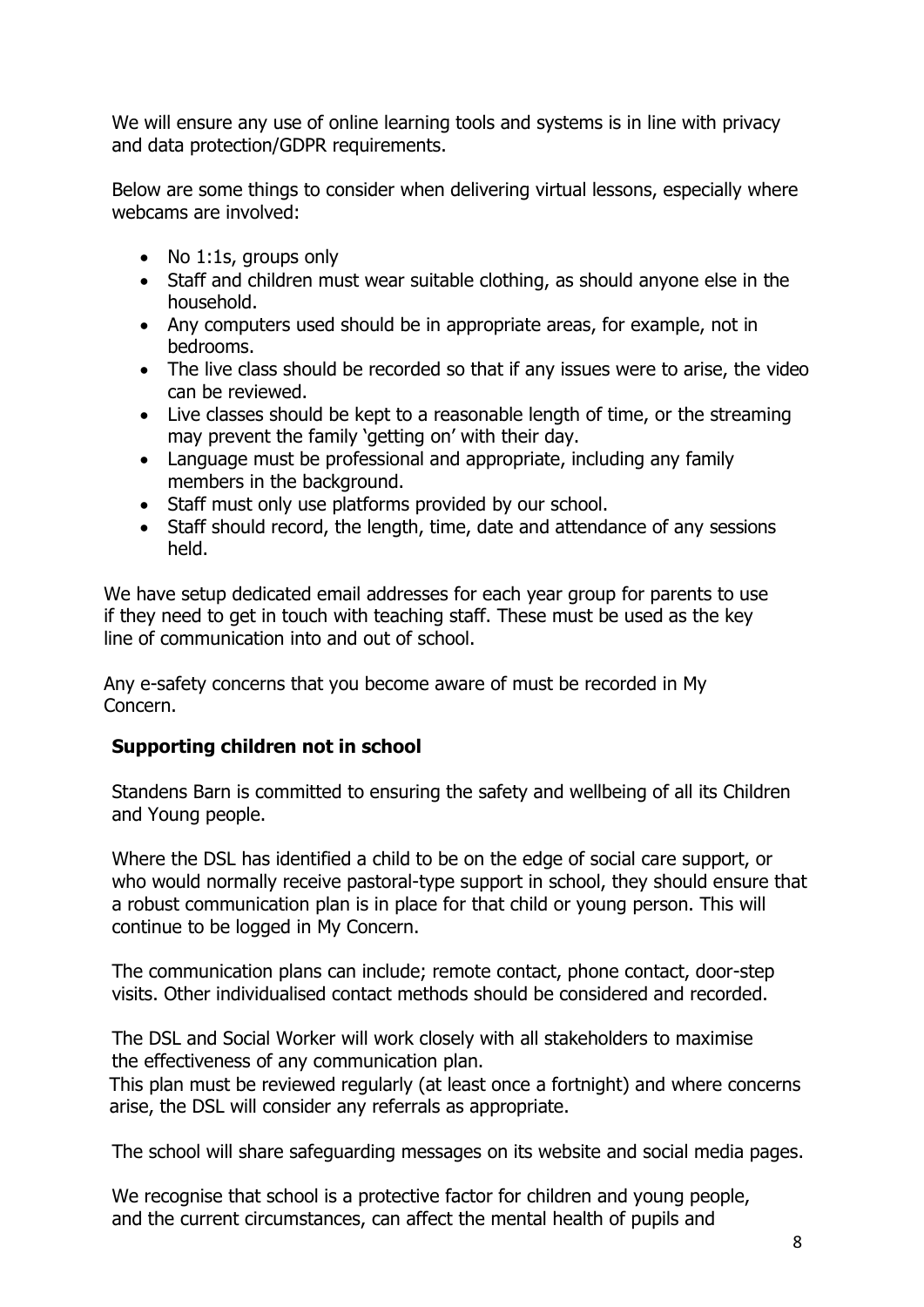their parents/carers. Teachers need to be aware of this, in setting expectations of pupils' work where they are at home.

We will ensure that where we care for children of critical workers and vulnerable children on site, we ensure appropriate support is in place for them.

# **Mental Health**

We recognise that this is an extraordinary time and that learning cannot take place in the same way at school. We also recognise that parents will be juggling their own work with helping children to learn and that the expectations cannot be the same as in school.

To support children with their learning we will be providing activities for children to carry out at home, but this will not any different from the systems that we already have in place. We will also signpost parents to activities throughout this time.

We will be encouraging parents to find a successful balance that works for them and will support where necessary and this may include making a phone call home if needed.

# **Supporting children in school**

Standens Barn:

- is committed to ensuring the safety and wellbeing of all its students.
- will continue to be a safe space for all children to attend and flourish. Senior Leaders will ensure that appropriate staff are on site and staff to pupil ratio numbers are appropriate, to maximise safety.
- will refer to the Government guidance for education and childcare settings on how to implement social distancing and continue to follow the advice from Public Health England on handwashing and other measures to limit the risk of spread of COVID19.
- will ensure that where we care for children of critical workers and vulnerable children on site, we ensure appropriate support is in place for them.
- Will, if it, has concerns about the impact of staff absence such as our Designated Safeguarding Lead or first aiders – will discuss them immediately with the trust.

#### **Peer on Peer Abuse**

We recognise that during the closure a revised process may be required for managing any report of such abuse and supporting victims**.**